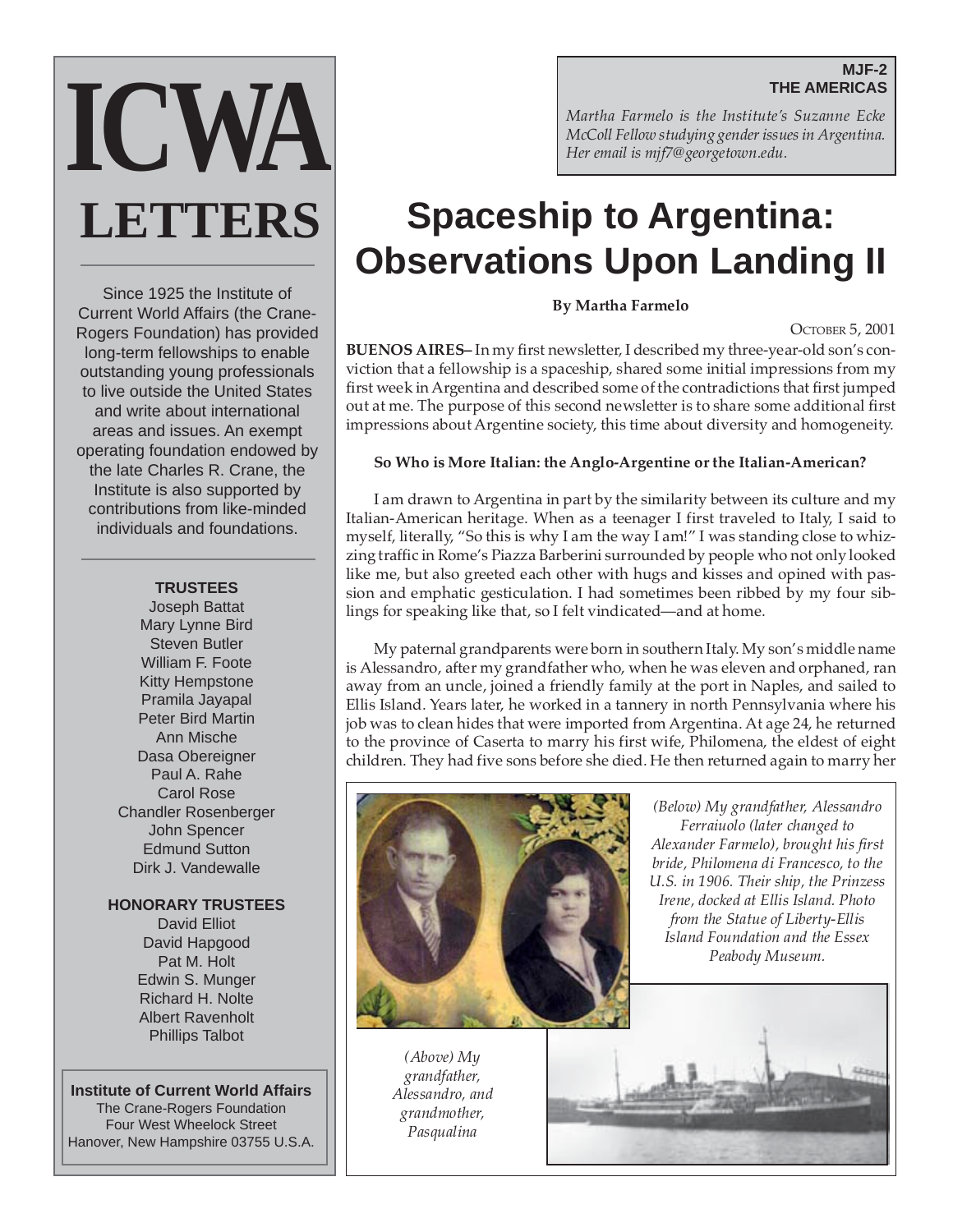youngest sister, Pasqualina, my grandmother. They had three sons, the first my father.

On my mother's side, I qualify to join the Daughters of the American Revolution and can trace my lineage to President William H. Taft. However, my Italian identity tends to dominate and is stronger than that of my siblings, in part because of time spent in Latin America over the last several years. Central Americans in particular expressed surprise that I violated the stereotype of the light-haired, lightskinned North American and spoke Spanish with a decent accent, and routinely inquired about my ethnic background. They inevitably replied "ah-ha" in response to the Italian half, as if that explained everything.

On my first trip to Buenos Aires in 1991, I was stunned by the strength of the Italian influence on the language, people's physical appearance, food, and architecture—and by how utterly at home I felt. Over the last month or so, I have gotten a kick out of the Italian names everywhere I turn: two no-



*(Left) I was astounded to stand in the cavernous room where most of the Ferraiuolo's perhaps my relatives—who came to Argentina had their first meals at the Buenos Aires Immigrants' Hotel. (Below) Here's what the dining room looked like then.*



tary publics named Badaloni and Marconi; two feminists quoted in an article on women peacemakers named Magui Bellotti and Mabel Bellucci; the former Minister of Foreign Relations, Guido di Tella; my political scientist friend, Marcela Natalicchio; a judge in the appellate court of the city of Buenos Aires named Carlos Pizzatelli; and a well-known leader of the Madres de Plaza de Mayo named Hebe Pastor de Bonafini.

Argentines speak Spanish (which they call *castellano,* or "Castillian") with a striking Italian lilt. Over the last week, as our son increased his Spanish at the speed of light, the Salvadoran accent he picked up from his daycare providers in Washington has given way to a marked Argentine accent, even in English. "*Qué lindo paaarque,*" he says — what a beautiful playground. And after dinner, "Daaaddy, can I have iiiice cream?"

Beyond the accent, Argentine Spanish is replete with Italian vocabulary and idioms. Argentines even exclaim "*ecole*," or "*ecolecua*," two direct imports from Italian that

mean roughly "that's it," or "there you go." I've heard them say "*mangia, que te fa bene,"* Italian for "eat up, it's good for you." And one time when I sneezed, someone actually replied "*Salute Garibaldi*"—to the health of Guiseppe Garibaldi, a father of modern Italy and brilliant soldier of the *Risorgimento*. In the early 1800s, he mastered the techniques of guerrilla warfare while fighting for Uruguay and Río Grande do Sul, the southernmost section of the Brazilian empire, then seeking to establish itself as an independent republic.

But my favorite is the Argentine use of the word "gnocchi," that delectable little round pasta made of potatoes. Here, *ñoquis* are also ghost employees, people who are on the payroll but never show up for work, and are often family members of politicians. In Argentina, there is a tradition that families get together on the  $29<sup>th</sup>$  of each month to eat gnocchis and put money under their plates, which they are then supposed to keep to attract wealth. Hence the other gnocchis, who only show up on the 29<sup>th</sup> to collect their paychecks. Candidates for the October 14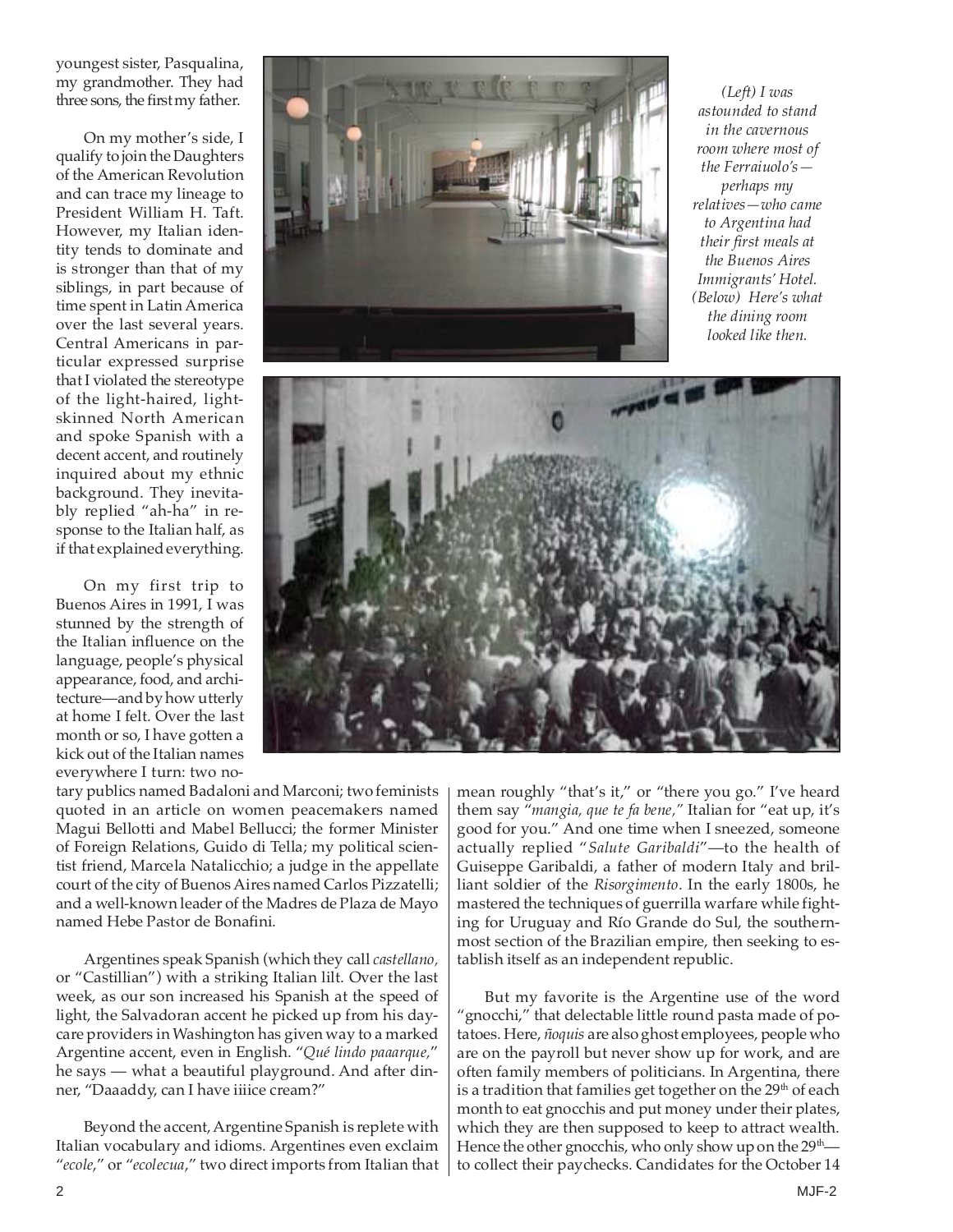

*The front of the Immigrants' Hotel, located right next to the dock at the port of Buenos Aires*

mid-term elections agree that the latter type of gnocchi has got to go. They use this word when speaking to the press and public if it were formal terminology, and promise that there will be a cut in the congressional payroll.

The Italian influence can be traced directly to the massive wave of immigration spanning the late 1800s and early 1990s. According to Carlos Díaz Alejandro's *Essays on the Economic History of the Argentine Republic*, between 1857 and 1930 there was a net immigration of about 3.5 million into a country whose population was only 1.7 million in 1869. In 1914, every other resident of Buenos Aires was foreign born. Out of every ten immigrants, one would find five from Italy, three from Spain, one from northwestern Europe and one from the Balkans or eastern Europe.

The percentage of men in Buenos Aires age 20 to 60 increased significantly, and among them in 1914 the foreign-born comprised the majority. Furthermore, unlike today's dreadful levels of under- and unemployment, from 1860 to 1930 Argentina's was a full-employment economy in which temporary joblessness was resolved by going back to one's home country, or to labor-poor countries such as the United States.

According to Argentine sociologist Ronaldo Munck, in 1914 nearly half the workers in Buenos Aires belonged to Mutual Benefit Societies, male-dominated vehicles for mutual aid, worker solidarity and political protagonism. The Italian societies were the most numerous and best organized. They were often schools of anarchism, socialism or other "free thinking," and played a considerable role in building class solidarity and the early trade unions.

INSTITUTE OF CURRENT WORLD AFFAIRS 3 Many Argentines today tell me that descendents of

Italians, Spaniards and others simply consider themselves Argentines and would never dream of hyphenating their identity as do Italian-Americans or African-Americans. Nonetheless, I've noticed that Argentines often refer to others as "*el Tano*" (the Italian) whose daughter just migrated or "*el Gallego"* (literally Galician, but used to refer to all Spaniards) who sells fruits and vegetables on the corner. When seeking a pediatrician for our son, Camilo, I was referred to the British, German and French Hospitals, originally built by the Mutual Benefit Societies for their respective immigrant communities. When eyeing kids' activities for the Columbus Day weekend, I saw a puppet show offered by the *Asociación Italiana de Belgrano* in the neighborhood just north of ours. And this week, in an effort to build

mutual understanding, the *Federación Arabe* and the Jabad Lubavitch Jewish community organization participated in a soccer match for their kid's teams. The *Federación Arabe* won 6-0.

Actually, the strength of ethnic identity seems to vary from family to family, and even person to person. As I sipped espresso with a 50-something woman who immigrated from Spain at age five, she told me that she was thrilled about traveling as an adult to her homeland. But after a week of, "Hey, you must be from Argentina," she left with a highly consolidated Argentine identity. At the



*This ad for Italian citizenship reflects today's reverse emigration, largely a result of Argentina's profound economic crisis. Argentina was recently rated the most risky country for foreign investment in the entire world surpassing Pakistan and Nigeria. A recent editorial in London's* Financial Times *argued that it is no longer worth investing in Argentina.*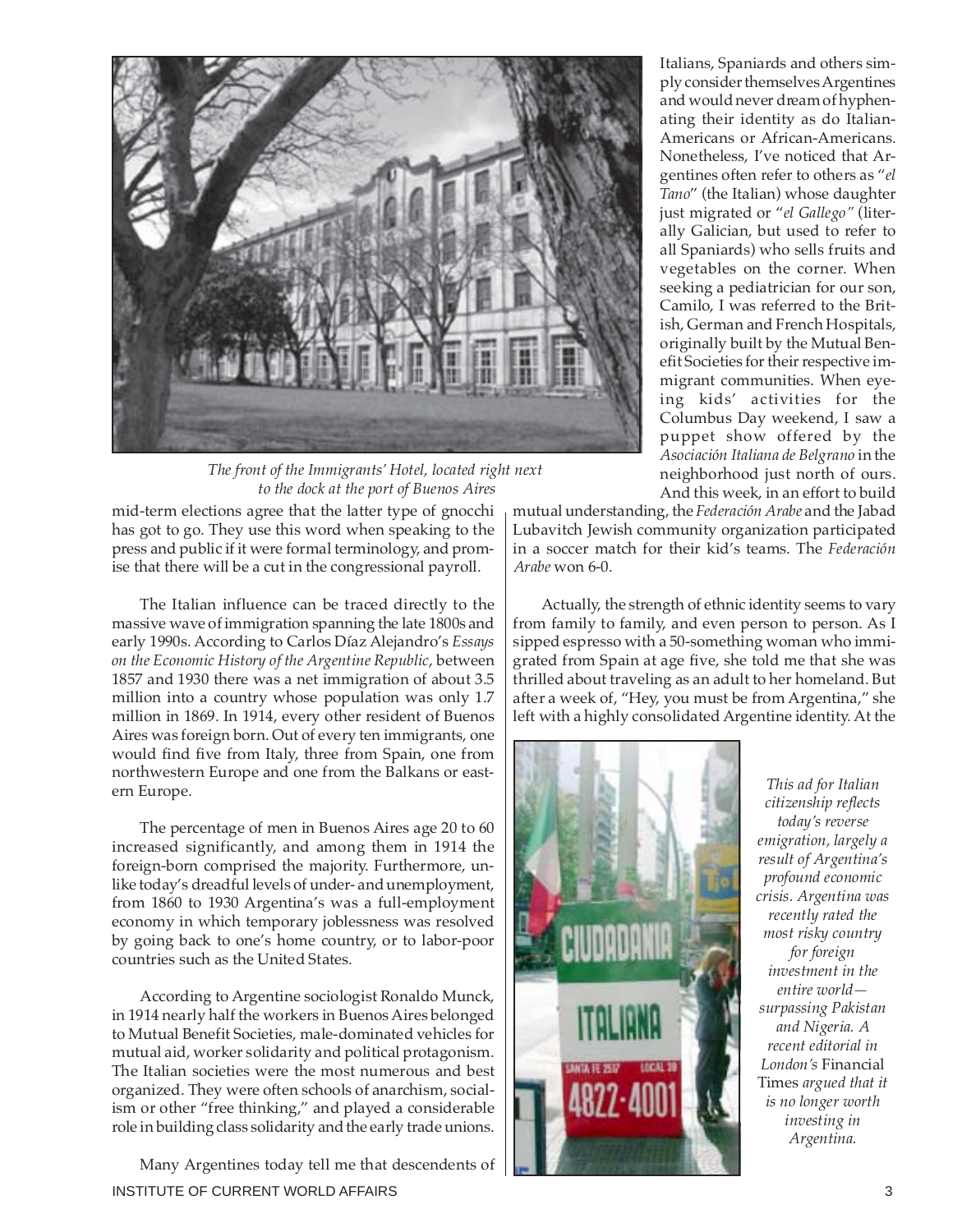same time, her sister, who was born in Buenos Aires, considers herself indisputably more Spanish than Argentine.

My partner, Alan, and I like to rib each other, half in jest, about which of us is more Italian, the one with 50 percent Italian blood who grew up in Buffalo, New York, or the one with not a drop of Italian blood who grew up on the outskirts of Buenos Aires. In any event, moving to Buenos Aires has produced in me a profound sense of homecoming. Mysteriously, this holds true even when I can't understand the woman in the dry cleaner's, or think that the sign on the train platform that says *Locutorio* indicates a station that, oddly, is not on the map (it's actually a place with several public phones, next to the station).

#### **African-American in Argentina For a Day: The Sore Thumb Effect**

In the almost six weeks since I arrived, I've often noticed that Buenos Aires has a similar feel to New York. The buildings aren't as high, but the city bustles like New York. It has a magnificent nightlife, is packed with people, taxis and buses and has wall-to-wall businesses, big and small, at ground level and above. But of course, one of New York's hallmarks is the diversity of its people. Individuals there come from all over the world, and just about anything goes in terms of clothing, behavior and appearance.

That is not the case in Argentina, not even in cosmo-

politan Buenos Aires. The two words that flash in my brain as I move around the city are "homogeneity" and "conformity." People tend to dress similarly, wear their hair fairly the same, and behave within a perfectly acceptable but relatively narrow range of conduct, *e.g.* women are not supposed to cross their legs in that open fashion with one upper ankle resting above the knee, only with the entire upper legs touching each other. And while fads come and go, basic fashion doesn't seem to change much over time. Men still wear v-neck sweaters under their blazers, and women well-fitting pants and skirts of relatively subdued colors. Even red and purple leather shoes and jackets are surprisingly understated.

Perhaps this apparent homogeneity strikes me in particular because I spent most of the last 20 years in Washington, DC, home to enormous racial and cultural diversity. When I last changed jobs, I was anxious to work on women's health but mindful of Dorothy Roberts' inquiry in *Killing the Black Body: Race, Reproduction, and the Meaning of Liberty*: "How can we possibly talk about reproductive health policy without addressing race, as well as gender?"

I was fortunate to land at the Religious Coalition for Reproductive Choice, where the staff is roughly half African-American and the Black Church and Latino Initiatives involve hundreds of clergy in addressing teen-pregnancy and related issues. How will those experiences serve me in Argentina? At first blush, I felt that I was leaving such issues behind.



Three weeks after my arrival here, my freshman college roommate, Monica, was here for about 48 hours



*The D-line subway headed toward Congreso de Tucumán. As I move around the city, the two words that flash in my brain are "homogeneity" and "conformity."*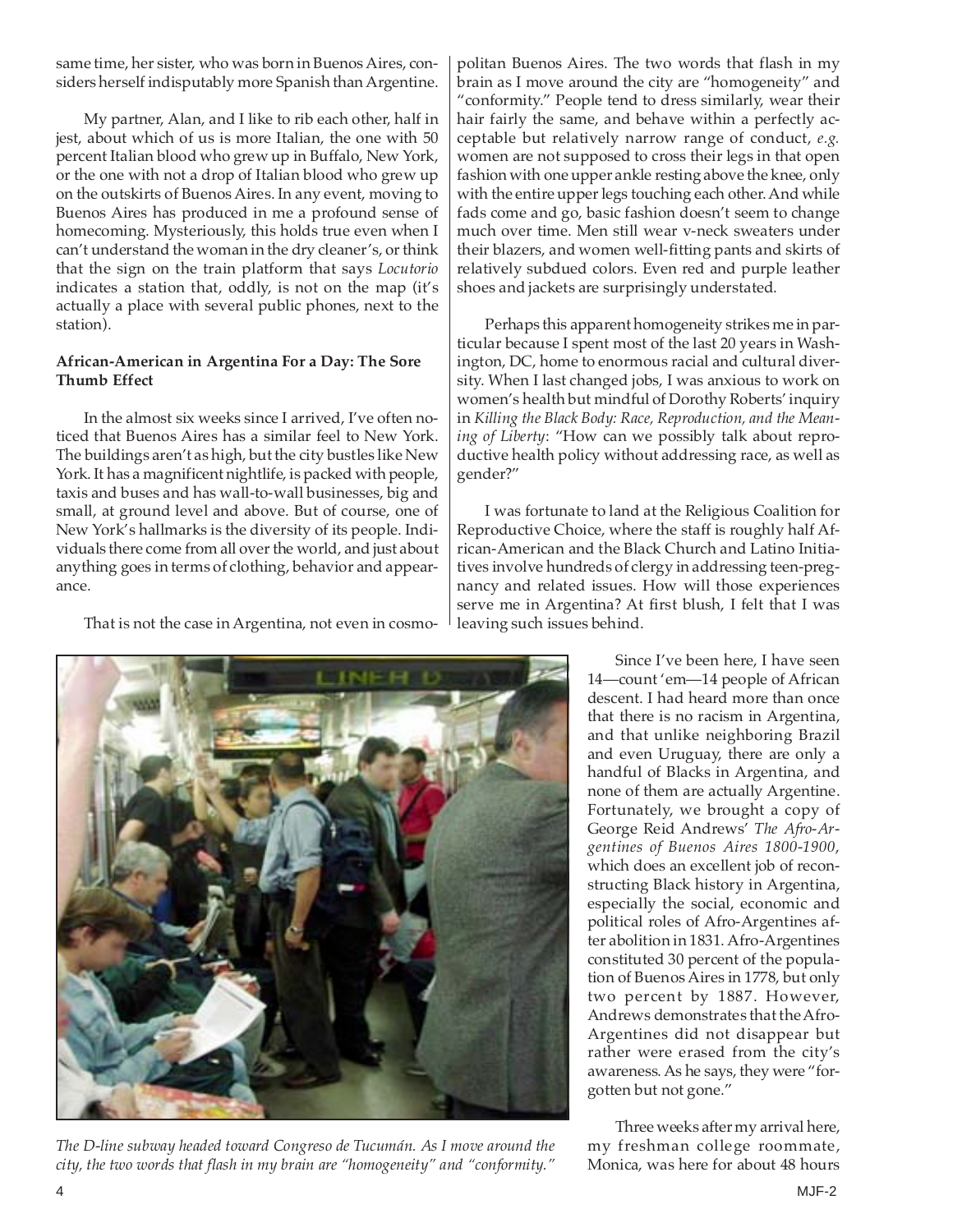*These matrons were members of the Afro-Argentine middle class and were photographed in 1902 at a dance. Photograph from the Argentine National Archive.*



to recruit students to Georgetown's business school. Although most of the other African-American and European-American roommates on our floor split up within months, we shared a wonderfully harmonious, if closetsized space. Just a few months ago, Monica had told me that a previous trip to Buenos Aires had been most unpleasant, so as we walked near the replica of Big Ben adjacent to the Retiro train station, I asked her to share her experiences in more detail.

First, some of the representatives of the other universities with whom she travels rave about Buenos Aires because it is so European, making clear that things and people European and white are, in their minds, inherently superior. (Inside, I thought, are my positive feelings about Buenos Aires racist?)

She said that she gets glaring stares, and that people look her up and down. She understands the curiosity, but people are sometimes out-and-out rude to her. Many of them have called her a "*negra estúpida*" to her face. Monica understands Spanish, though just about anyone can translate that. If she's in a group, things are generally OK. But when alone, she often does not get service. For example, the day we met, she stood in line at the blackmarble concierge desk at the Sheraton, one of Buenos Aires' swankiest hotels. Numerous white guests wandered up after her, yet were all attended before she was.

though I suspect that one of Alan's friends has African ancestors, I feel it would be an offense to inquire if this is true. On the other hand, my Argentine sister-in-law, Cristina, used to call me *Negra* with affection, which is not uncommon. Argentines also use the term to refer with fondness to public figures such as the legendary folksinger Mercedes Sosa, *la Negra Sosa.*

Before taking legal action, Melgarejo consulted the National Institute Against Discrimination, Xenophobia and Racism, an agency of the Ministry of Interior. The Institute investigates violations of a 1988 law that prohibits discrimination based on "race, religion, nationality, ideology, political opinion, sex, economic position, social class, or physical characteristics," and carries out educational programs to promote social and cultural pluralism and combat discriminatory attitudes.

The judge has decided that her case will go to trial. He reaffirmed the right to free speech, but ruled that Mazzini Uriburu's aggressive and intimidating tone violated the prohibition on behavior that encourages persecution and hatred against a person or group because of their race.

I got to see firsthand some of what people of African descent experience that Saturday that Monica and I spent together. To celebrate the  $20<sup>th</sup>$  anniversary of our friend-

Shortly after she left, I read in *Página/ 12,* a leftist daily, about the case brought against Facundo Mazzini Uriburu by Elisa Souza de Melgarejo, an Afro-Uruguayan who has lived in Buenos Aires since 1973. On March 8, 2000, while they were both buying groceries, Mazzini Uriburu told her that "All Blacks should be killed when they are little, like this one [her 18-month-old grandson]…yes, I'm telling you, you Black shit, you Black slumdweller, and the whore that birthed you." ("*A los negros hay que matarlos a todos desde chiquitos, como a éste…sí, a vos te digo, negra de mierda, negra villera y la puta que te parió.*")

INSTITUTE OF CURRENT WORLD AFFAIRS **FOULD ASSESSED ASSAULT** STOLEN ASSESSED. Perhaps it is not surprising that al-



*To celebrate the 20th anniversary of our friendship, Monica and I rode the Buquebus ferry to neighboring Colonia, Uruguay, just 45 minutes away.*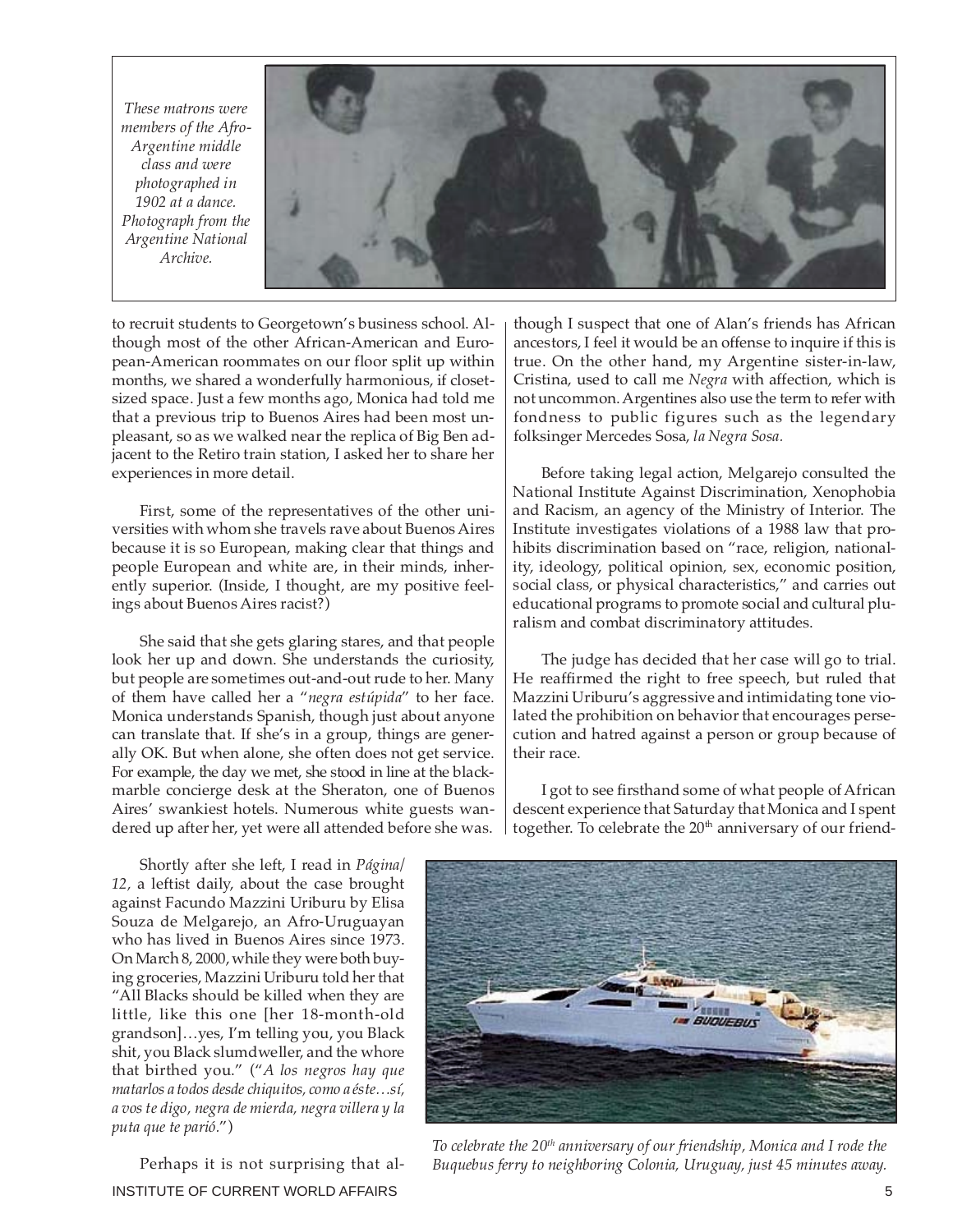

*This ad on the Plaza Italia subway platform wishes Jews a Happy New Year and urges them to celebrate the High Holy Days.*

ship, we traveled to neighboring Colonia, Uruguay, a 45 minute ride across the Río de la Plata on a massive white ferry. While sitting at a small, square, black table at the café in the terminal of Buquebus, the boat company, she could not get a waiter to come to us. As soon as I lifted my hand, one came right over. And after we took our airplane-like seats for the return trip home, a gray-haired gentleman sat down next to me but did not stop his strikingly obvious staring at Monica. I decided to stare back, equally obviously—mind you, we were separated by inches. After a full minute or two, he apparently became uncomfortable enough to justify his staring with a comment. "Yup, it's really windy. This boat is really going to bounce around today."

Monica has decided not to let such experiences ruin her trips. Still, if I hadn't been here in Buenos Aires, she would have gone directly to Lima, Perú. "I love to visit the artisan markets there, and prefer to be somewhere where they don't stare at me all the time. Also, why would I come all the way to Latin America to be in a country that is so European? I like Europe, but when I'm in Latin America, I want to be in a more Latin American country."

Clearly, Blacks are still a novelty in Argentina. In the press, the only other reference I've seen to someone of African descent in Argentina was a profile in the September 30, 2001 magazine of *La Nación* of an inter-racial couple, both journalists, Eliana Patricia Melgarejo de Souza (the daughter of Elisa Souza de Melgarejo, mentioned above), and Horacio Embón, who is Jewish. Both of them describe experiences of racism. For example, Horacio is quoted as being told that Russians like he are incapable of falling in love. (Jews are often referred to as *Rusos* because so many emigrated to Argentina from Russia.)

### **Religious and Cultural Diversity: More Than Meets the Eye**

Although I do not see people of all different races, as I used to in Washington, Argentina is by no means a homogeneous society. While most of the population in Buenos Aires is white and Catholic, I already have a sense that the fabric of Argentine society is far more complex than one perceives at first glance.

The Jewish community, which is predominantly Ashkenazi, illustrates this point well. Jews number about 250,000 in Argentina (200,000 live in Buenos Aires), and are prominent in film, music, journalism and certain sectors of the economy. At the same time, Argentina is famous for harboring Nazi war criminals and for the highly anti-Semitic, even Nazi elements of its armed forces. Each day when we take Camilo to and from pre-school, we pass an advertisement on the platform at the subway stop at Plaza Italia for activities related to the Jewish holidays.

Over the last two weeks, the Jewish community has been highly visible in the news as the first trial opened in the case of the deadly 1994 bombing of the AMIA, (*Asociación Mutual Israelita Argentina*), Buenos Aires' Jewish Community Center. On trial are several Buenos Aires police officers accused of securing the vehicle that was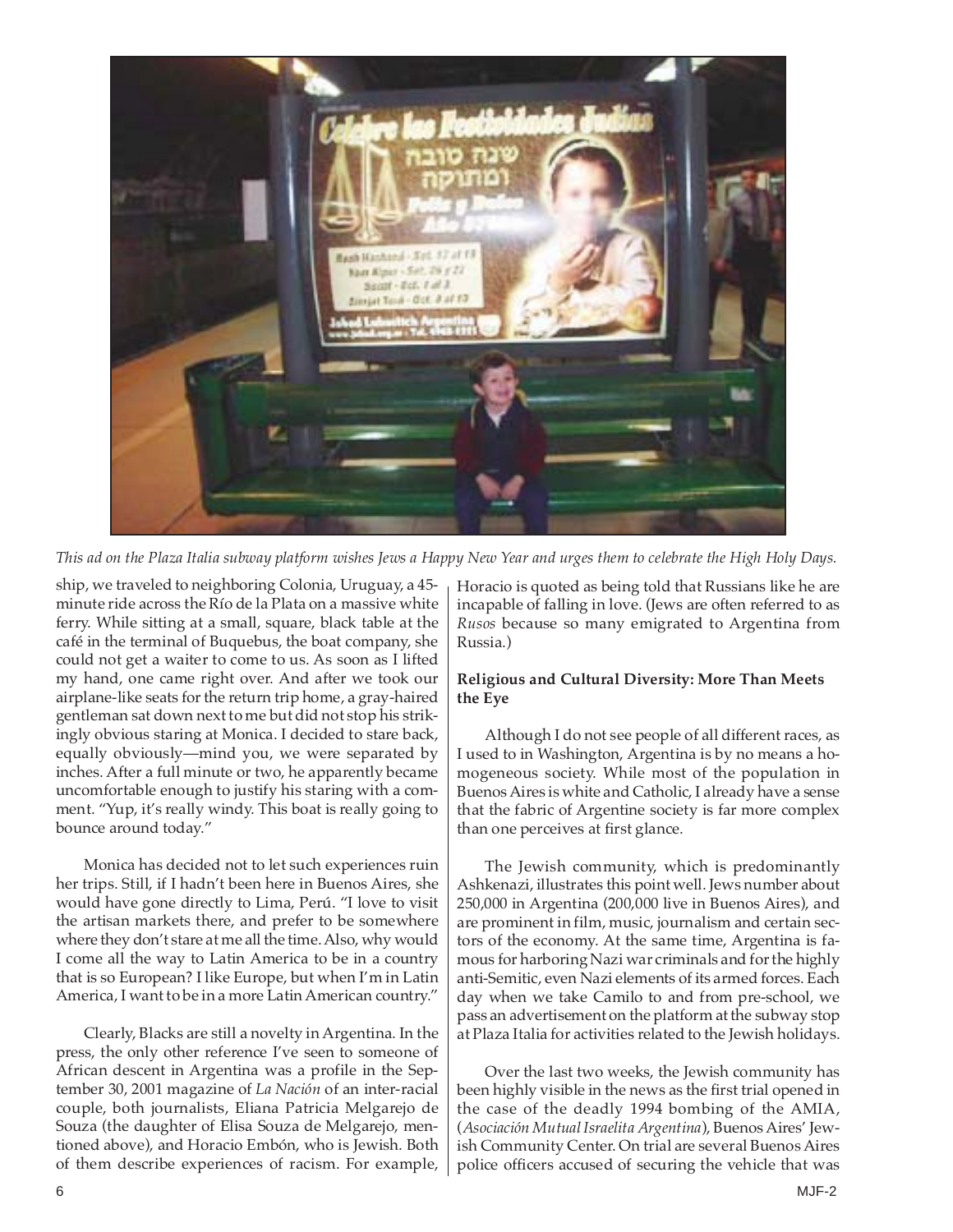used to transport the explosives. The case is extremely complex, its investigation fraught with malfeasance by the investigating judge, including negligence, destroyed evidence and negotiations to purchase testimony for \$400,000—which he himself illegally videotaped. Just last week, the now-presiding judge announced his intention to subpoena former President Carlos Menem to testify as to why early, apparently solid leads to an Iranian connection provided by the Argentine embassy in Teheran were not investigated by his administration.

Given the AMIA trial and the September 11 attacks in the U.S., it is a difficult time for people of Arab descent in Argentina. Also, much attention has been given to newly heightened security measures in the area surrounding the "triple border" of Argentina, Paraguay, and Brazil. Tourism to the nearby, majestic Iguazú falls is on the wane. This area is a sieve for illegal entrants into Argentina, and is apparently a center for groups of Islamic fundamentalists suspected of planning terrorist activities. Amazingly, the combination of events has also reopened the question of whether the armed forces should be involved in internal security. Like others, I thought that debate was closed, given their role in the ghastly repression of the 1976-1983 dictatorship.

Beyond the Jewish community, there is considerable religious diversity in Argentina. This weekend there will be a prayer service for world peace at the obelisk downtown organized by youth from the Catholic, Jewish, Muslim, Orthodox, Evangelical, Pentecostal, Hindu and other communities. During my time here so far, I have been surprised at how little I notice the presence of the Catholic church. First, it seems there are far fewer churches in Buenos Aires than in Washington, DC. Also, I have seen only scattered Catholic imagery, such as the tile Virgen Mary at Plaza Italia, and a few Catholic medallions worn around women's necks. With images of seductive women's bodies on display at every turn and supremely sexual ads for condoms and health plans on TV, the overall environment is by no means as sexually repressed as I expected. Last week, *The Vagina Monologues* was the nonfiction bestseller at Librerías Fausto, a chain of bookstores. An article on a bill recently presented to normalize gay unions mentioned opposition from the Catholic church only toward the end.

On the other hand, the role of the Catholic church in



INSTITUTE OF CURRENT WORLD AFFAIRS **7** And the state of the state of the state of the state of the state of the state of the state of the state of the state of the state of the state of the state of the state of the state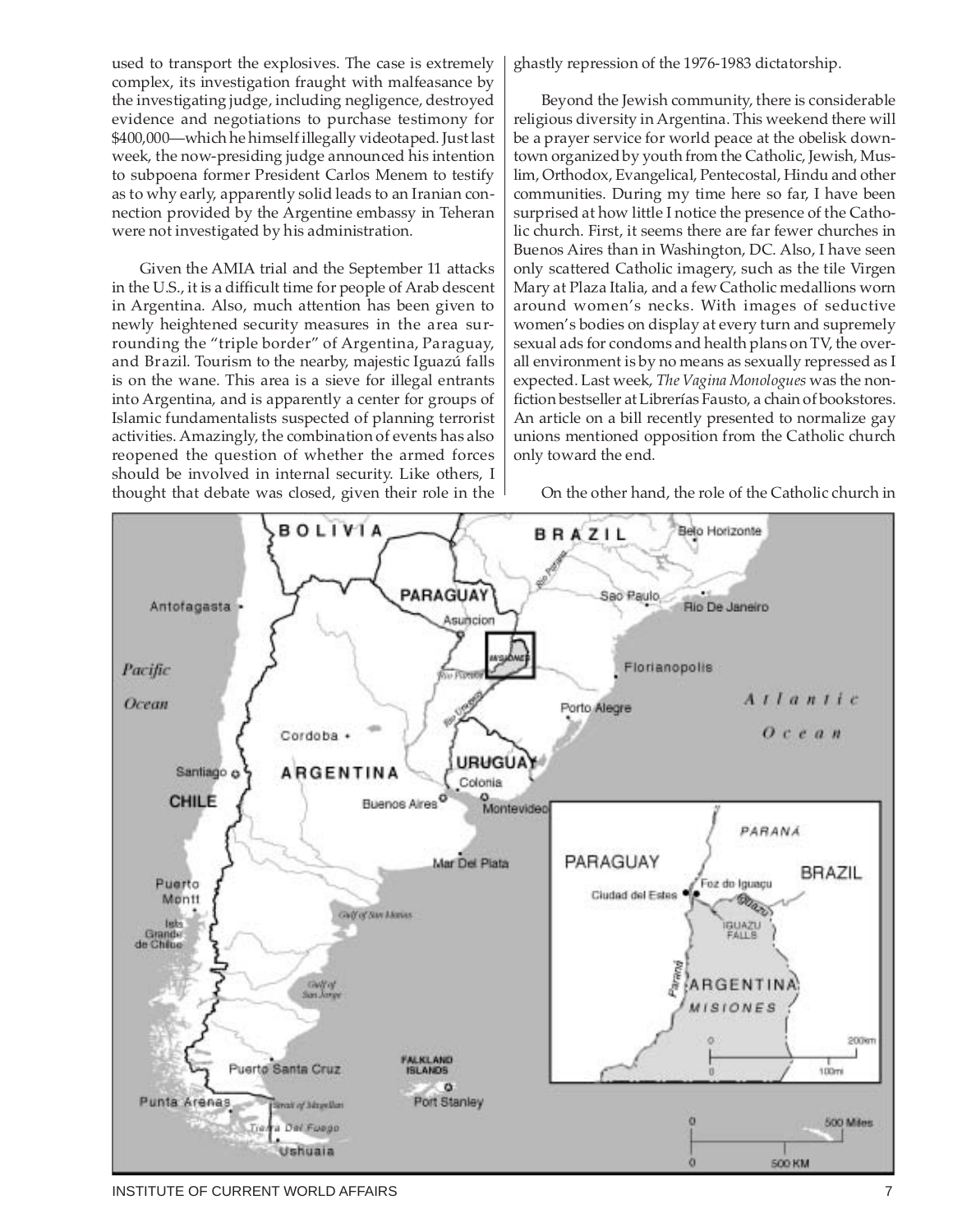

*Many of the Catholic churches are contemporary, unremarkable buildings, such as the Nuestra Señora de Loreto parish at Coronel Díaz and Juncal, about half a block from where we live in the Palermo neighborhood.*

Argentine politics and society is legendary. Last week I was told that the church has squashed the possibility of any sexuality education in the schools. It has succeeded in defining life as beginning at conception within the constitution and controls several municipal leaders in Buenos Aires and other provinces, if behind the scenes. Until the constitution was rewritten in 1994, the President had to be Roman Catholic—though witness former President Carlos Menem, who simply converted from Islam to Catholicism. Also, a seventh son is entitled by law to have the President be his godfather, a Catholic ritual. And if a couple has a seventh daughter? The answer I received was "too bad." (I was expecting worse.)

My in-laws, who reside in Burzaco, a suburb just south of the city of Buenos Aires, have given me an introduction to the growing evangelical movement in Argentina. One Sunday, I attended the local Brethren church with Alan's mother. I wondered if I would hear any echoes of a book that Alan's mother gave me called *Let Me Be a Woman: Notes to My Daughter on the Meaning of Womanhood.* The author, Elisabeth Elliott, asserts that "to learn what it means to be a woman, we must start with the one who made her." Drawing from the book of Genesis, she states that "God created male and female, the male to call forth, lead, initiate and rule, and the female to respond, follow, adapt, submit….so the woman who accepts the limitations of womanhood finds in those very

limitations her gifts, her special calling—wings, in fact, that bear her up into perfect freedom, into the will of God."

My mother-in-law apologized for my having to wear a veil, something she herself dislikes but tolerates. As the norm is to wear black lace, I was afraid my purple and light blue flowers would offend. But when I saw that the pastor's wife wore a black scarf with a silver pattern woven throughout, I relaxed.

The walls of the simple chapel were a combination of pink paint and exposed brick, with *Solo Cristo Salva* (Only Christ Saves) painted above the yellow windows. We joined about 50 others, including several humbly dressed young men, on the wooden benches with straight planks for backs. The pulpit was a lovely, modest wooden dais with enormous fresh-cut lilies in front, and there was no altar. I was startled when the pastor, dressed in a dark gray suit, came up suddenly from behind and touched my elbow.

"Do you come from another church?" he whispered.

- "No," I replied.
- "Are you baptized?" he inquired.
- I clutched, paused, and answered, "No."

Although I was baptized as a baby in the Presbyterian church, I imagined that he wanted to know if I was baptized as an adult, and, therefore, if I would eat from the large loaf of bread and sip a tiny cup of the extrasweet, alcohol-smelling wine. Betty leaned over and told him that I was her daughter-in-law from *Norteamérica*, and as silently as he appeared, he disappeared again.

Except for his sermon on being close to Christ in both good and bad times, the soothing service reminded me of a Quaker meeting, with periods of silent prayer interrupted occasionally by men who stood, prayed out loud, and read the first verse of a hymn that the organist and congregation would then take up. The refrain of one hymn asked repeatedly, "If God works thusly on the earth, how must it be in heaven?" (*Si Dios obra así en las tierras, como será en el cielo?*) After the service, I felt connected to Alan's mother as we walked home along the broken sidewalk, arm-in-arm, Betty leaning on me just enough to support her ailing back.

#### **Racial, Ethnic, and Class Diversity: The Fabric Takes on a Bumpy Texture**

In addition to the variety of religious groups, if one looks closely, there is more racial and ethnic diversity in Buenos Aires than originally meets the eye. I have heard frequent references to the Bolivian, Peruvian and Paraguayan immigrants who come in search of work and usually live in miserable conditions in the slums Argentines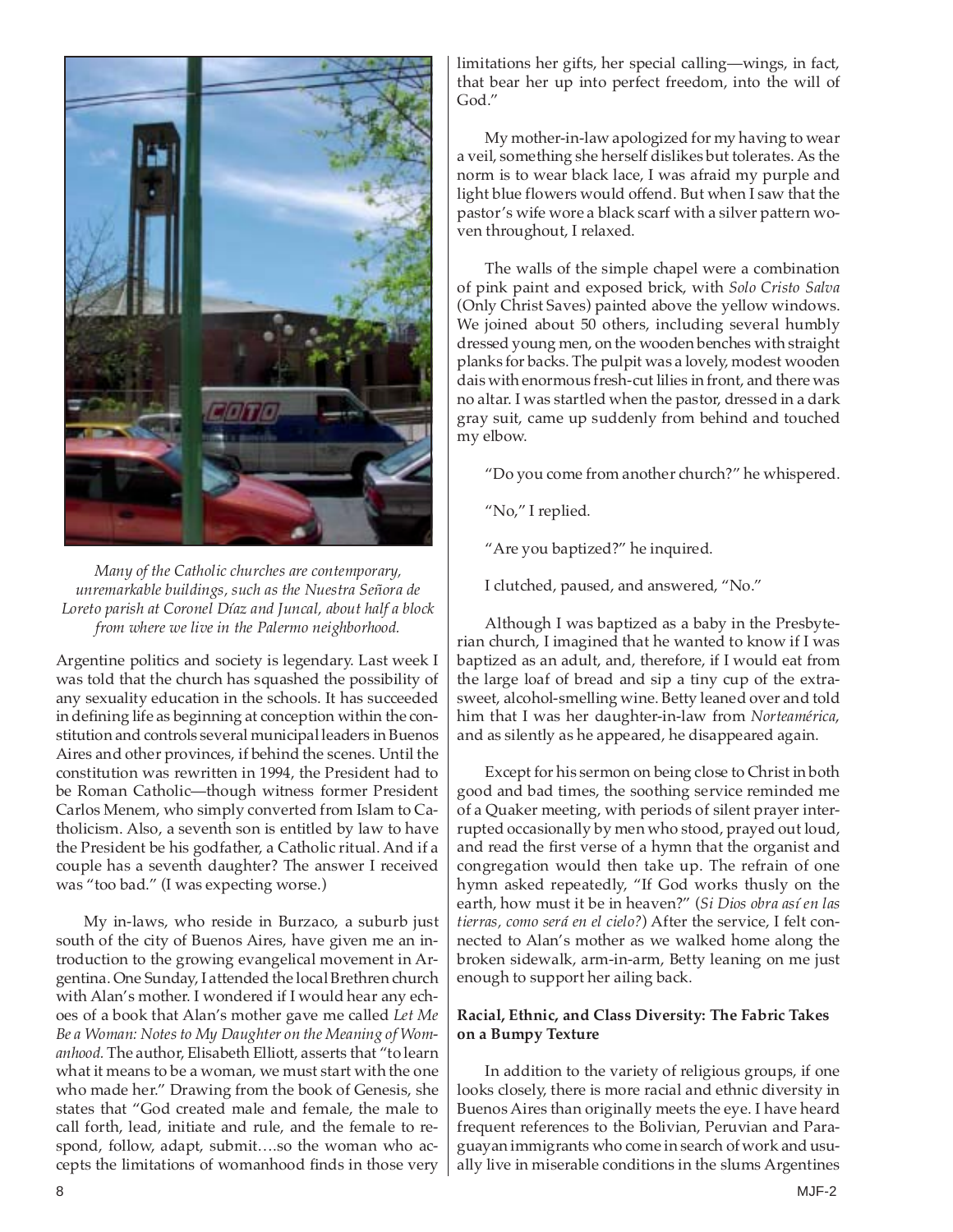call *villas miserias* on the outskirts of Buenos Aires.

I was certain that the longhaired, golden-skinned women who lay out their vegetables, tshirts and women's underwear on small plastic sheets along the streets near our apartment were Bolivian. But I was equally sure that Emilio, who does maintenance in our apartment building, was Bolivian or Peruvian until he told me that he is from the far northwestern province of Salta, which borders Chile, Bolivia and Paraguay. At first I suspected that he was afraid to admit to being an illegal immigrant. However, the truth is I've never been to Salta or known anyone from there, and what I've read about that region since the day we had that conversation indicates that he may very well be a native Argentine.



*Camilo and I enjoy saying hello each morning to the women near our home who sell us ginger for dinners and lima beans for pre-school projects on germinating seeds.*

In fact, I have learned that the indigenous groups are numerous, including, for example, the Atacamas, Ava-Guaraní, Cochinocas, Diaguito-Calchaquí, Huarpe, Kolla, Mapuche, Mocoví, Ocloya, Omaguacas, Pilagá, Purmamarca, Qom (Toba), Ranquel, Tehuelche and Wichí. I have learned that several campaigns are under way to protect and expand the rights of native Argentine indigenous groups (as opposed to indigenous groups from other countries). Since 1930, at least four generations of Argentines have avidly followed the adventures of the Teheulche comic-book superhero Patoruzú. This defender of noble causes has no superpowers, but relies on the great fortune that his father left him hidden in a temple in the Patagonia. I have also heard the term *cabecitas negras* (literally, little black heads), to refer to Argentines from "the interior" who have noticeably Indian, and in some cases African, ancestry.

At the same time, when I walk down a street called



Thames on my way to Camilo's pre-school, the English reference is eclipsed by the presence of a handful of Asian businesses. Not far from there I caught a glimpse of a "Chinese Christian Church in Argentina," but quite frankly, like the stereotypical Argentine who calls all Asian people *chinos* (Chinese), I don't know if the Asians I see are from China, Korea, or somewhere else.

One medium-sized Asian-owned supermarket along Thames is called *Supermercado Bendición,* (Blessing). In addition to gold Asian characters which I guess are Chinese, the red letters for *Bendición* look like the squarish ones you see in Chinese restaurants in the U.S. On one of our first Sundays in Palermo, our new neighborhood, we strolled by a storefront that advertised both Chinese Food and *Rotisería* (rotisserie chicken)*.* Although we were in the market for take-home food, we decided to hold out for something else—it seemed too strange to buy Argentine rotisserie at a Chinese establishment. I've heard that many residents of the *Once* (Eleven) neighborhood of

Buenos Aires, formerly the Jewish ghetto, are indignant at the number of Koreans that run sweatshops and other businesses there.

Of course, Alan's family has exposed me to some members of the Anglo-Argentine community, especially their habit of having tea and scones each evening. So did a Saturday sunbathing next to towering pine trees in a huge back yard in Hurlingham, a western suburb where Katrina, a North American mother of two who speaks almost no Spanish, feels quite at home amid the English-speaking community. The English influence around Buenos Aires is hard to miss.

INSTITUTE OF CURRENT WORLD AFFAIRS 9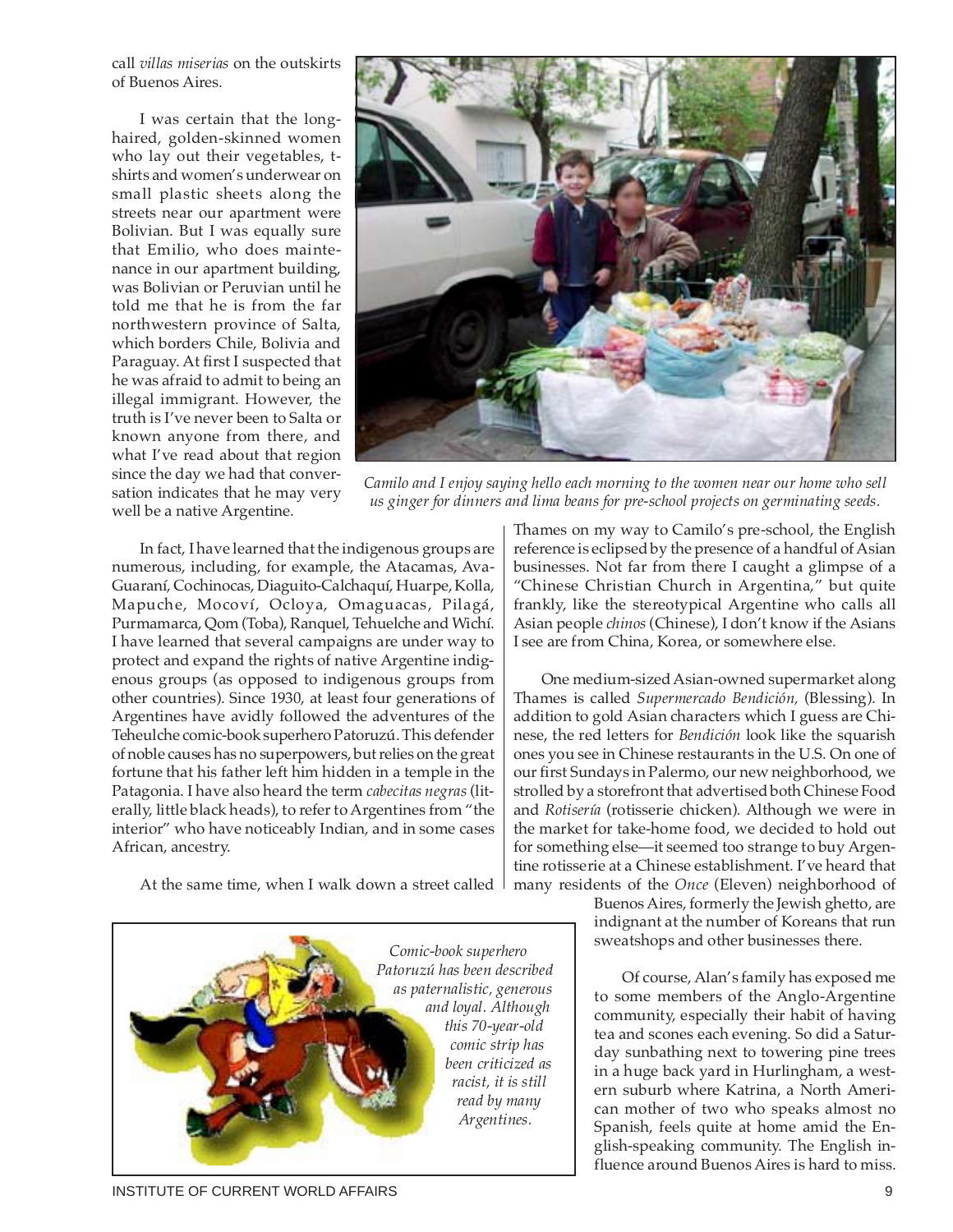*This message at Buenos Aires'* Museo Etnográfico *reads: "Those peoples, who fascinated Westerners, are no longer. They were massacred in just a few decades, and not by the 16th century conquerors, but by our grandparents and less than 100 years ago." In the 1870s, the forces of then-Minister of War General Julio Roca massacred indigenous Argentines in the pampas and Patagonia and took possession of their land.*

Esos pueblos, que fascinaron a los occidentales, va no están. Fueron masacrados en pocas décadas y no por los conquistadores del siglo XVI. sino por nuestros abuelos y hace menos de 100 años.

cent women. These vendors are almost invariably, visibly, working-class or lower class, given their worn clothing and shoes and yes, their darker skin. There is, indeed, a noticeable connection between class and skin color in Argentina, and—generally—the darker your skin, hair and eyes (moving more toward indigenous features, rather than African ones), the lower your socioeconomic class.

These vendors sell goods ranging in price from one to five pesos, including things like cigarette lighters, plastic

When we ride the train to Burzaco, we pass stations such as Banfield and Temperley. Although cars travel on the right side of the road in Argentina, trains run on the opposite tracks compared to the United States, as do the subways.

I have a lot to learn about Argentina's racial and ethnic complexities and, of course, how they intersect with today's oh-so-critical class divides, which themselves are in flux as the middle class continues to slide faster and faster below the poverty line.

The class issue has been visible as we've ridden public transportation, especially those trains to Burzaco.

Camilo loves to look out the rectangular windows, and always anticipates seeing the cargo cars near Avellaneda and the stables and horses near Lanus. As I daydream with him on my lap, we've passed fathers and children walking slowly along the paths that parallel the tracks, tiny white trucks making deliveries of food and other goods, young women on the platforms sitting across their boyfriends' laps, clusters of white backs of stickers on kids' bedroom windows, graffiti about leftist politics and punk rock and one or two gypsy women breastfeeding their babies.

My daydreaming is constantly interrupted by a stream of people hawking all kinds of products. About 98 percent are men of all different ages, one percent small boys and one pertable cloths, tiny ear phones or *alfajores* (Argentine treats made with *dulce de leche*, an extra-sweet version of caramel). These sellers make extremely elaborate speeches, given their wares. The first time one appeared on my train, I thought he was selling some kind of computer, which is laughable now. He was actually selling plastic covers for a personal computer, but his pitch was so involved that I assumed the product was far more sophisticated. A typical sales pitch goes something like this:

"Ladies and Gentlemen, please forgive me for interrupting on this lovely afternoon. I hope you will have the goodness to listen for just a few minutes while I tell you about an offer that will make your day very special,



*This vendor on the 8:00 p.m. train from Burzaco to Buenos Aires, is selling vinyl backpacks. At the end of the day, the sellers' speeches become much shorter and lose much of their punch.*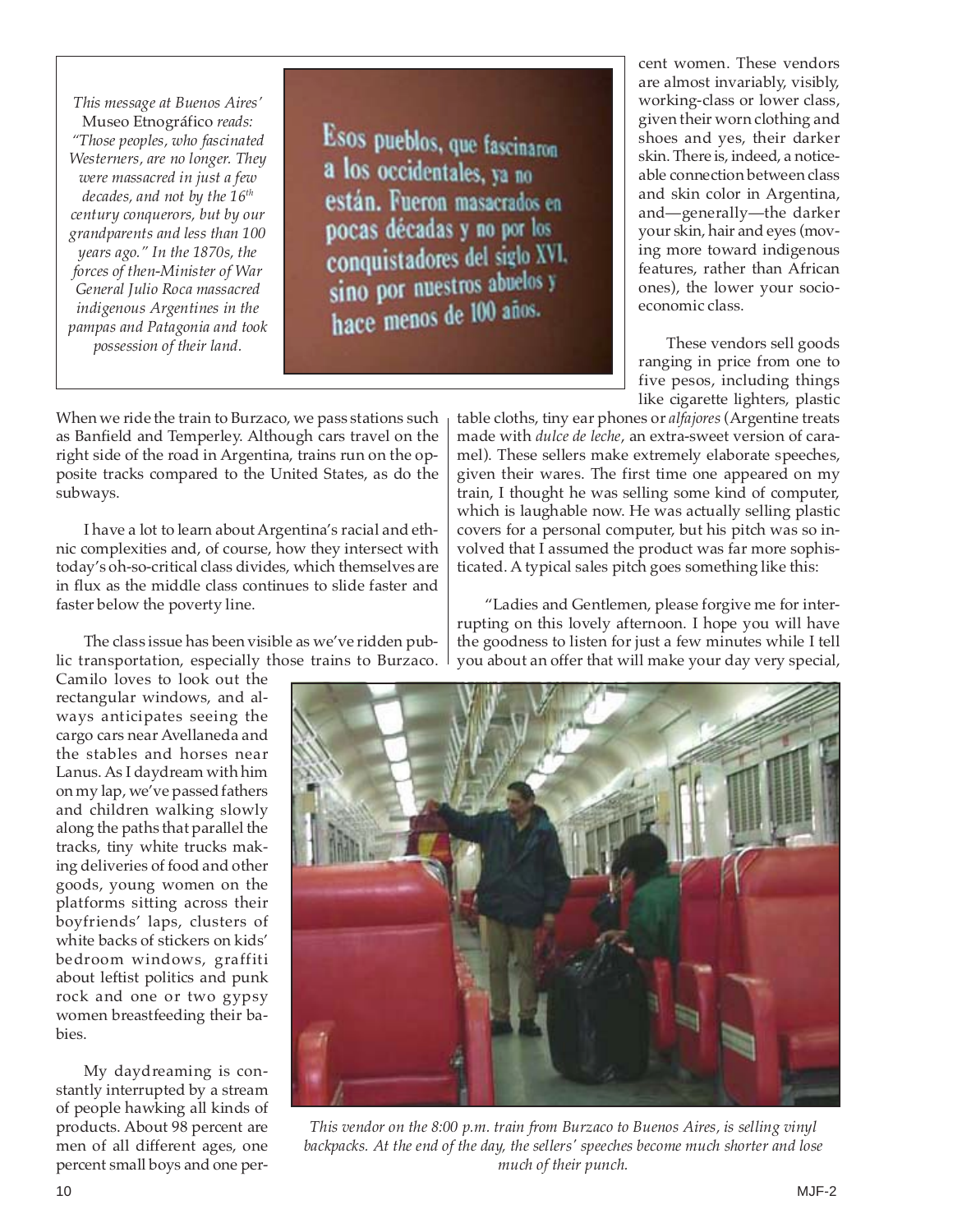as I have here boxes of matches the likes of which you have not seen, I can assure you, for as long as you can remember. [Holding up a match]: These matches are elaborated from the finest wood that will not break as you light them by gliding them along the box. They have abundant and solid red tips that light in an instant, and the strip for lighting them on the side of the box simply will not wear off. In a store, you would pay at least one peso for a box of 500 matches, but I am here to offer you an amazing deal: six boxes of 500 matches each, that's 3,000 matches, yes, 3,000 matches, for just one peso, just one coin…"

I would never have picked this up, but Alan commented that their use of sophisticated vocabulary and very detailed sales pitches clashes with their accent things like dropping the final "s" on many words—which gives them away as lower class.

It must be exhausting to sell along the trains all day. I've noticed that on the morning trains, the vendors are quite energetic, but by the end of the day, their speeches are much shorter and have far less punch.

#### **On Being Foreign and Yet At Home**

With my dark hair and eyes, I do not look like a foreigner in Buenos Aires, and can even pass for Argentine if I am careful about the way I speak. Strangely, I often feel at once very foreign and oddly at home. I'm delighted that I no longer have to spell out my last name (In the U.S. it was invariably, "That's 'f' as in Frank, 'a,' 'r,' 'm' as in Mary, 'e,' 'l,' 'o;' no that's one 'l,' and an 'o.'") I feel comfortable traveling in a city full of small cars (our old Honda Civic looks huge here), using a tiny washing machine and hanging my clothes to dry. On the other hand, I am often clueless about basic cultural norms. For example, I was baffled when I went to the movies in a gloriously huge theater with a massive screen. A man bid me good evening, asked to see my ticket, led me to the exact seat I had purchased, and then expected a tip.

The first week Camilo went to preschool, he was invited to a classmate's birthday party that Sunday afternoon. I had no idea what to wear or how much to spend on a gift. Fortunately, another mother called to invite me to go in on a gift with a group of mothers. I was left with the understanding that only the women attend these parties, so Alan

stayed home. Actually, many men were there, and as Camilo was totally overwhelmed by the hired show put on for the kids, Alan's presence might have freed me up to spend more time getting to know the other parents. The show overwhelmed me a bit as well. I was a bit shocked when Casandra, the four-year-old birthday girl, appeared in a deep-pink, full-length, sexy princess outfit and each child had to give her a kiss in exchange for their bag of party favors.

I am delighted to have found an indoor swimming pool right in the grimy heart of the city but, again, have had to relearn the rules. Instead of people sharing each individual lane and circling around it when three or more swimmers are present, at this pool, one lane is for going up and then we all cross under the nylon rope divider to the other lane to swim back down. I was particularly nervous about the prospect of swimming in a crowded space with men I don't know, but



*The tiled walls at the 9 de Julio subway stop depict scenes of colonial life in Argentina. This mural shows workers stacking grains at the port of Buenos Aires.*

## **A Favorite Moment of the Day**

The Buenos Aires subway is extremely convenient, if hot. Stations are still elaborately tiled with scenes depicting themes such as an 1830s trip from Buenos Aires to Cuzco, majestic natural wonders such as the Iguazú falls or colonial life in the provinces or back in Spain. The trains were refurbished when the system was privatized. On the way home from pre-school, Camilo insists on riding in the "caboose." Upon disembarking, he waves to the operators who ride in the back of that last car. Nine times out of ten they wave back and even flash the lights or toot the horn as the train disappears from the station. If I wave, they invariably respond, and so as not to disappoint Camilo, I sometimes lift a hand.